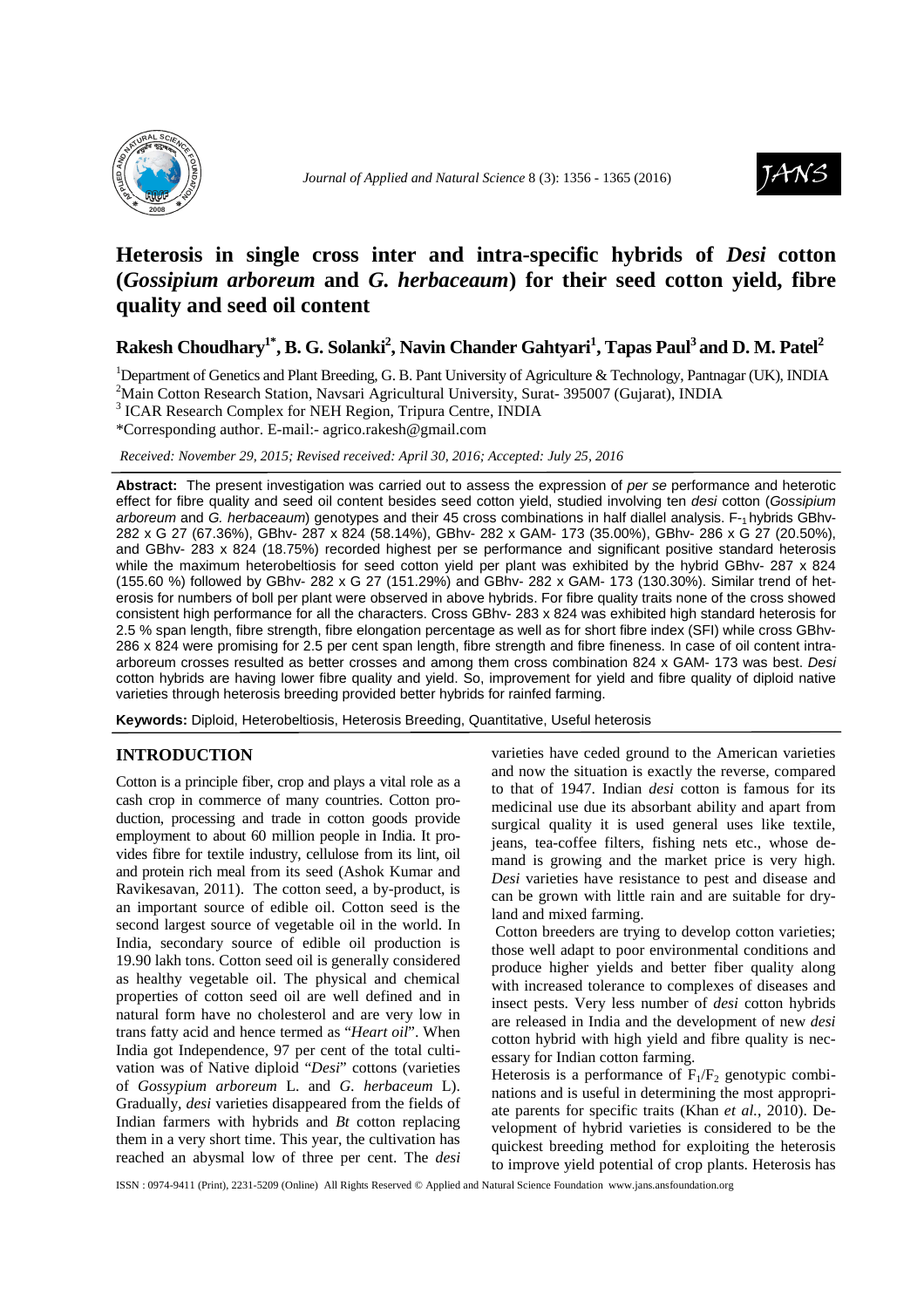substantially remained as one of the significant developments in cotton breeding programs. The yield increase through intra- and inter-specific heterosis over the better parent or best commercial cultivar (useful heterosis) has been documented (Wei *et al.*, 2002; Yuan *et al.*, 2002; Zhang *et al.*, 2002; Khan *et al.* 2007a).

Several studies have been reported on seeds traits, but little work has been reported on the genetics and heterosis of cottonseed oil percentage in cotton breeding. A few reports in the literature (Khan *et al.*, 2007b; Ganapathy and Nadarajan, 2008; Sharma *et al.*, 2009; Khan *et al.*, 2010) have determined that cotton genotypes differ in oil percentage.

Seed quality generally increases with high level of seed oil but had inverse relationship with seed cotton yield. For a simultaneous selection of both quality and yield, knowledge of inter relationship between the components of quality and those of yield is a prerequisite. In cotton, heterosis studies for seed cotton yield and other fiber properties are many, But to know the nature and extent of heterosis for oil content with seed cotton yield and other traits are limited.

Therefore, the present investigation objective was to estimate genetic variation for mean performance of parents and their hybrids and to estimate the effects of heterosis in  $F_1$  cross combinations, to obtain information about heterotic potential as to develop hybrid with improved yield, fibre quality along with high seed oil content in diploid cotton (*Gossipium arboreum* and *Gossipium herbaceaum*).

#### **MATERIALS AND METHODS**

**Genetic material:** The material used in present study consisted of ten well adapted parental line of diploid cotton from diverse geographic origin, their  $45 \text{ F}_1 \text{ cross}$ combination and one standard check (SC) G. Cot DH-7. Ten parents included five lines of *Gossypium herbaceum* cotton *viz.* GShv- 273/07, GBhv- 282, GBhv-283, GBhv- 286 and GBhv- 287 and five lines of *G. arboreum* cotton *viz.* 824, G 27, GAM- 141, GAM-165 and GAM- 173 **(Table 1).** 

**Experimental** *desi***gn and field procedures**: The *desi* cotton cultivars and  $F_1$  cross combinations were evaluated in randomized block *desi*gn (RBD) with three replications at Main Cotton Research Station, Surat (Gujarat) India. Each genotype was grown in a row of 4 m length adopting a spacing of 120 cm between rows and 40 cm between the plants, so as to have 10 plants per row.Parents were crossed in a half–diallel (excluding reciprocals) fashion during *kharif* 2011-12 to generate a total 45 hybrids. The conventional hand emasculation and pollination method developed by Dock and Moll (1934) was followed and crossed bolls collected separately and ginned to obtain  $F_1$  seeds. During *kharif* 2012-13, a set of 56 entries (10 parents and  $45 \text{ F}_1$ 's and one standard check) were raised with three replications.

**Sampling trait measurements and analysis**:: In each genotypes and their cross combinations, data were recorded on five randomly selected plants per replication for eleven characters namely, seed cotton yield per plant (g), numbers of bolls per plant, boll weight (gm), 2.5 % span length (mm), fibre strength (g tex<sup>-1</sup>), fibre fineness (mv), fibre elongation percentage (%), fibre maturity coefficient, short fibre index (SFI), fibre uniformity ratio (%) and seed oil content. Fibre quality parameters were analyzed using high volume instrument (HVI) (Premier Evolvics Pvt. Ltd., Coimbatore) in ideal condition (R.H.  $65\pm2$  % and temperature  $27 \pm 2$ <sup>o</sup>C) at CIRCOT, Regional Station, Surat. The oil content was determined by Nuclear Magnetic Resonance (NMR) technique.

Heterosis was estimated over the better parent (BP) as per the standard procedure of Meredith and Bridge (1972) and useful heterosis as per standard method suggested by Rai (1978) over the standard check (SC). Data were analyzed using standard statistical software (INDOSTAT) to work out the magnitude of heterosis expressed by the hybrids under evaluation overbetter parent and standard check.

#### **RESULTS AND DISCUSSION**

Evaluation of mean performance and heterotic effect is essential to know whether new hybrids are suitable for direct exploitation or can be used to isolate transgressive segregants from subsequent generation to develop a new variety. The direct exploitation of hybrids for commercial production mainly depends upon the nature and extent of heterosis. The magnitude of heterosis of all cross combinations was worked out for all the characters over better parent and standard check. **(Table 3)** 

**Analysis of variance:** The analysis of variance of RBD revealed that mean sum of squares due to differences among the genotypes was significant for all the characters studied, which indicates existence of substantial variability in the in the breeding material to be exploited in the study **(Table 2).** The variance due to parents was highly significant for all the characters. The mean square due to hybrids was significant for all the characters except fibre maturity coefficient. Significance of variance in parents versus hybrids interaction provided adequacy for comparing the heterotic expression for all the characters except for fibre uniformity ratio and oil content.

**Genetic variability in F1 hybrids and their parents:**  The mean expression of 11 characters was recorded on all 10 genotypes and 45 hybrids. All the genotypes and  $F_1$ hybrids differ significantly for all the characters. The mean performance of parents are presented in **Table-1**  and the estimates of mean performance of hybrids are presented in **Table-3** along with magnitude of heterosis over better parent (Heterobeltiosis) and standard check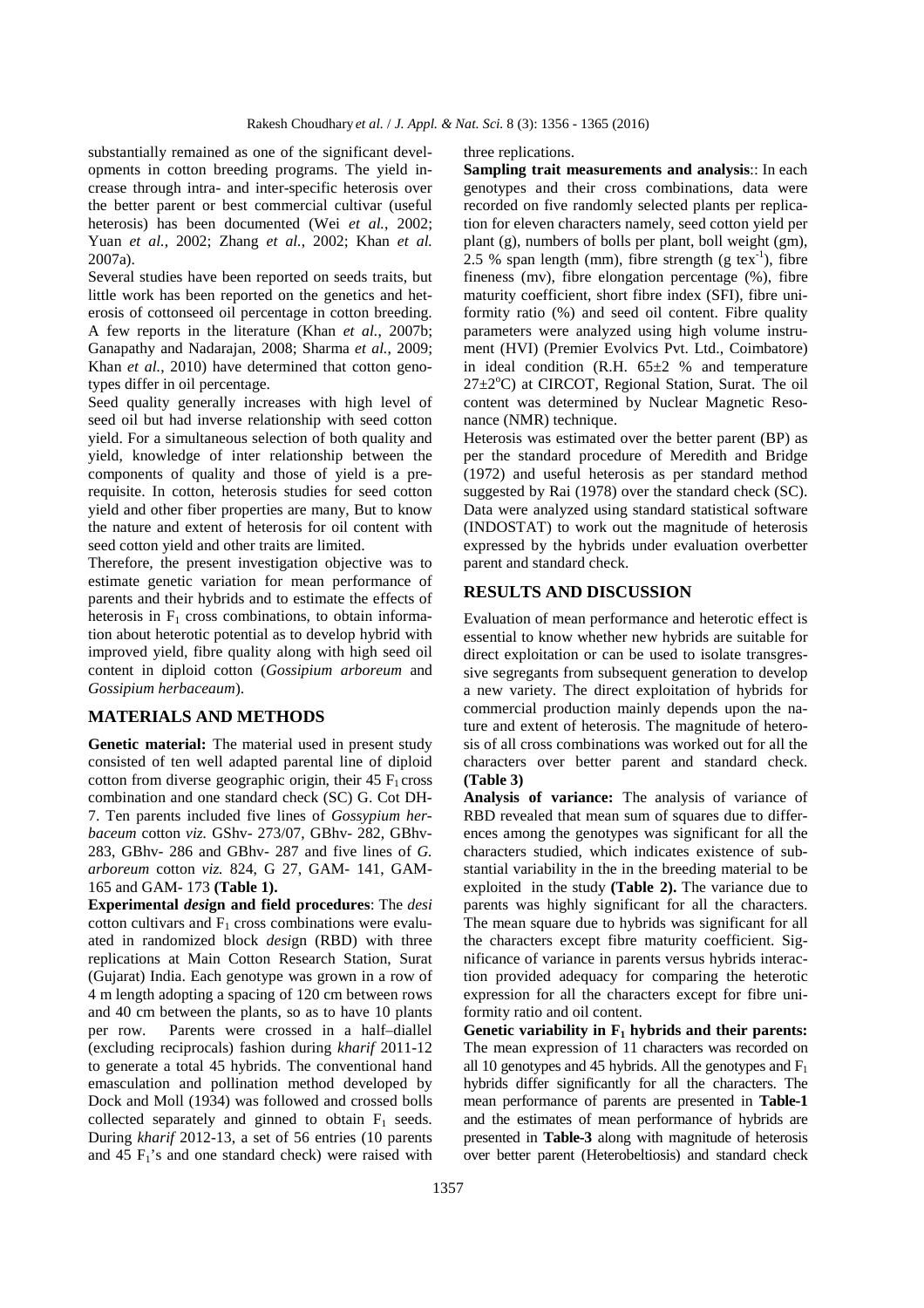| <b>PARENTS</b>                                                                      |                | Plant<br>SCY     | No. Of<br><b>Bolls/</b><br>Plant | $\frac{\text{Boll}}{\text{Weight}}$ | length<br>$2.5\%$<br>(mm)<br>Span | $\rm g~{t}\rm {ex}^{\text{-}1}$   | Micron-<br>Value<br>aire | Fibre Elonga-<br>Percentage<br>tion |                                               | Maturity<br>Efficient<br>ී | Fibre<br>Index<br>Short | Fibre Uni-<br>formity<br>Ratio |                                   | Oil %     |
|-------------------------------------------------------------------------------------|----------------|------------------|----------------------------------|-------------------------------------|-----------------------------------|-----------------------------------|--------------------------|-------------------------------------|-----------------------------------------------|----------------------------|-------------------------|--------------------------------|-----------------------------------|-----------|
| G. herbaceum<br>GShv-273/07                                                         |                | 87.27            | 39.90                            | 2.19                                | 23.7                              | 20.20                             | 5.00                     | 5.60                                |                                               | 0.84                       | 13.90                   | 51.00                          |                                   | 16.23     |
| GBhv-282                                                                            |                | 78.16            | 42.22                            | 1.85                                | 24.5                              | 17.60                             | 4.70                     | 4.90                                |                                               | 0.82                       | 12.40                   | 51.00                          |                                   | 16.01     |
| GBhv-283                                                                            |                | 58.14            | 26.22                            | 2.24                                | 25.1                              | 18.80                             | 4.50                     | 5.40                                |                                               | 0.82                       | 13.20                   | 49.00                          |                                   | 17.14     |
| GBhv-286                                                                            |                | 52.07            | 19.98                            | 2.62                                | 23.2                              |                                   |                          | 5.10                                |                                               | 0.84                       | 15.60                   | 49.00                          |                                   | 16.75     |
| GBhv-287                                                                            |                | 78.73            | 33.88                            | 2.33                                | 25.6                              | 17.30                             | 5.10                     | 5.40                                |                                               | 0.84                       | 13.30                   | 48.00                          |                                   | 16.62     |
| G. arboreum                                                                         |                |                  |                                  |                                     |                                   |                                   |                          |                                     |                                               |                            |                         |                                |                                   |           |
| 824                                                                                 |                | 82.49            | 38.59                            | 2.14                                | 30.1                              | 22.70                             | 4.20                     | 6.20                                |                                               | 0.84                       | 10.30                   | 44.00                          |                                   | 16.88     |
| G 27                                                                                |                | 88.80            | 42.82                            | 2.08                                | 18.7                              | 13.60                             | 6.90                     | 4.50                                |                                               | 0.75                       | 6.50                    | 56.00                          |                                   | 16.70     |
| GAM-141                                                                             |                | 81.33            | 33.48                            | 2.44                                | 25.9                              | 18.70                             |                          | 6.00                                |                                               | 0.84                       | 12.10                   | 49.00                          |                                   |           |
| GAM-165                                                                             |                | 97.70            | 38.22                            | 2.56                                | 28.5                              | 18.10                             | 5.30<br>4.90             | 5.40                                |                                               | 0.83                       | 13.40                   | 43.00                          |                                   | 17.48     |
| GAM-173                                                                             |                | 53.68            | 23.37                            | 2.29                                | 25.6                              | 18.20                             | 4.90                     | 5.70                                |                                               | 0.83                       | 13.00                   | 48.00                          |                                   | 16.89     |
| Check                                                                               |                |                  |                                  |                                     |                                   |                                   |                          |                                     |                                               |                            |                         |                                |                                   |           |
| G. Cot DH-7                                                                         |                | 133.34           | 65.75                            | 2.03                                | 24.0                              | 17.90                             | 6.10                     | 5.60                                |                                               | 0.85                       | 14.50                   | 49.00                          |                                   | 17.08     |
| variations<br>Source of                                                             | d.f            | <b>SCY/Plant</b> | No. Of<br><b>Bolls</b><br>Plant  |                                     | Weight<br>Boll<br>⊛               | length<br>Span<br>$2.5\%$<br>(mm) | $g$ tex $1$              | Micron-<br>Value<br>aire            | Percent-<br>Elonga-<br>Fibre<br>$\lim$<br>age | Coefficient<br>Maturity    | Index<br>Short<br>Fibre |                                | Uniform-<br>Fibre<br>Ratio<br>ity | Oil %     |
| Replications                                                                        | $\mathcal{L}$  | 1.059            | 10.68                            |                                     | 0.02                              | 0.72                              | 0.08                     | 0.09                                | 0.23                                          | 0.10                       | 0.07                    |                                | 0.38                              | 0.20      |
| Genotypes                                                                           | 54             | 4703.52**        | 1027.40**                        |                                     | $0.25***$                         | 17.96**                           | 17.15**                  | $1.38**$                            | $0.66**$                                      | $0.001**$                  |                         | 21.95**                        | $15.11**$                         | $0.83**$  |
| Parents                                                                             | G              | 744.60**         | 196.50**                         |                                     | $0.16***$                         | $28.28**$                         | 15.75**                  | $1.65**$                            | $0.76***$                                     | $0.002**$                  |                         | $18.20**$                      | 39.87**                           | $0.84**$  |
| Hybrids                                                                             | $\overline{4}$ | 5193.64**        | 1096.95**                        |                                     | $0.26***$                         | $15.54***$                        | 15.00**                  | $1.34**$                            | $0.50**$                                      | $0.001\,$                  |                         | $22.81***$                     | $10.23**$                         | $0.84***$ |
| Parents vs. Hy-<br>brids                                                            |                | 18768.42**       | 5445.44**                        |                                     | $0.42***$                         | $31.53***$                        | $124.43**$               | $0.66**$                            | $6.87**$                                      | $0.02**$                   |                         | $17.83**$                      | 6.98                              | 0.05      |
| Error                                                                               | 108            | 149.02           | 27.60                            |                                     | 0.02                              | 0.68                              | 0.70                     | 0.09                                | 0.12                                          | 0.0006                     | 0.31                    |                                | 3.27                              | 0.09      |
| $SE_{\pm}$                                                                          |                | 7.05             | 3.03                             |                                     | 0.08                              | 0.48                              | 0.48                     | 0.17                                | 0.20                                          | 0.14                       | 0.10                    |                                | 1.04                              | 0.17      |
| *, ** significant at 5 per cent and 1 per cent levels of probability, respectively. |                |                  |                                  |                                     |                                   |                                   |                          |                                     |                                               |                            |                         |                                |                                   |           |

Table 1. Mean values of 10 parents and standard check for 11 characters under study. **Table 1.** Mean values of 10 parents and standard check for 11 characters under study.

1358

## Rakesh Choudhary *et al.* / *J. Appl. & Nat. Sci.* 8 (3): 1356 - 1365 (2016)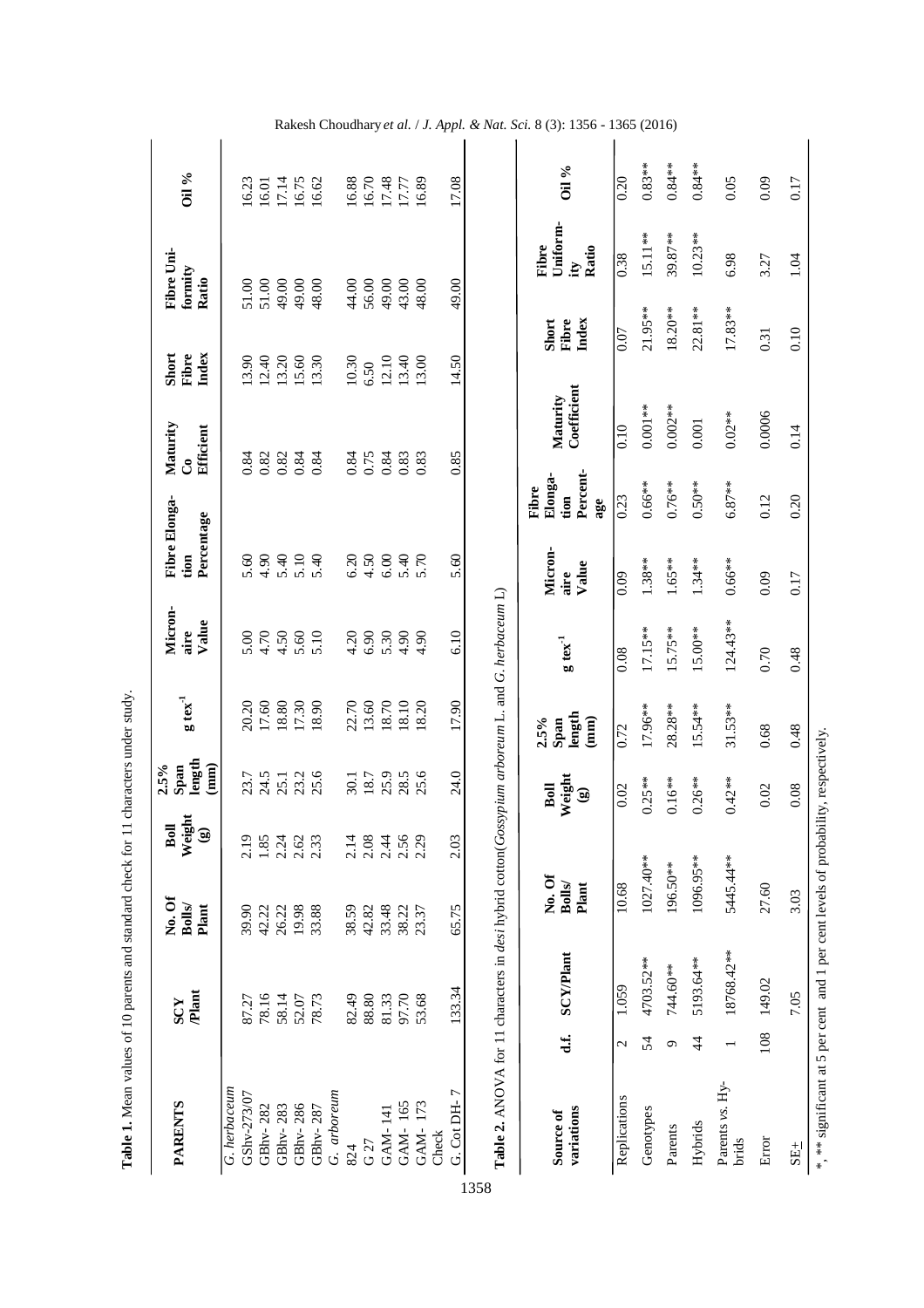|  | Rakesh Choudhary et al. / J. Appl. & Nat. Sci. 8 (3): 1356 - 1365 (2016) |  |  |  |  |
|--|--------------------------------------------------------------------------|--|--|--|--|
|--|--------------------------------------------------------------------------|--|--|--|--|

**Table 3.** *Per se* performance and heterosis over better parent (BP) and standard check (SC) for 11 different traits regarding to yield, fibre quality and oil content of *desi* cotton (*Gossypium arboreum* L. and *G. herbaceum* L.) hybrids.

| Sr.            |                        |        | Seed cotton yield/ plant (g) |            |       | No. of Bolls/ plant |                  |      | <b>Boll Weight (g)</b> |                 |
|----------------|------------------------|--------|------------------------------|------------|-------|---------------------|------------------|------|------------------------|-----------------|
| No.            | <b>Crosses</b>         | Mean   | BP                           | SС         | Mean  | BP                  | SC               | Mean | BP                     | $\overline{SC}$ |
| $\mathbf{1}$   | GShv-273/07 x GBhv-282 | 90.62  | 3.84                         | $-32.03**$ | 39.11 | $-7.38$             | $-40.52**$       | 2.31 | 5.48                   | 13.79*          |
| $\overline{c}$ | GShv-273/07 x GBhv-283 | 66.83  | $-23.42*$                    | $-49.88**$ | 29.69 | $-25.60*$           | $-54.85**$       | 2.29 | 2.23                   | 12.81*          |
| 3              | GShv-273/07 x GBhv-286 | 69.81  | $-20.01$                     | $-47.64**$ | 30.82 | $-22.76*$           | $-53.13**$       | 2.26 | 13.74**                | $11.33*$        |
| 4              | GShv-273/07 x GBhv-287 | 74.88  | $-14.19$                     | $-43.84**$ | 26.73 | $-33.02**$          | $-59.35**$       | 2.81 | 20.60**                | 38.42**         |
| 5              | GShv-273/07 x 824      | 151.28 | 73.35**                      | 13.46      | 68.60 | 71.92**             | 4.33             | 2.20 | 0.46                   | 8.37            |
| 6              | GShv-273/07 x G 27     | 136.76 | 54.00**                      | 2.57       | 71.70 | 67.46**             | 9.05             | 1.91 | $-12.79*$              | $-5.91$         |
| 7              | GShv-273/07 x GAM-141  | 123.67 | 41.71**                      | $-7.25$    | 56.85 | 42.47**             | $-13.54*$        | 2.17 | $-11.07*$              | 6.90            |
| 8              | GShv-273/07 x GAM-165  | 96.00  | $-1.73$                      | $-28.00**$ | 39.78 | $-0.31$             | $-39.50**$       | 2.42 | $-5.47$                | 19.21**         |
| 9              | GShv-273/07 x GAM-173  | 98.84  | 13.26                        | $-25.87**$ | 44.05 | 10.39               | $-33.01**$       | 2.25 | $-1.75$                | 10.84*          |
| 10             | GBhv-282 x GBhv-283    | 59.46  | $-23.93$                     | $-55.41**$ | 22.66 | $-46.34**$          | $-65.54**$       | 2.65 | 18.30**                | 30.54**         |
| 11             | GBhv-282 x GBhv-286    | 76.78  | $-1.77$                      | $-42.42**$ | 34.60 | $-18.05$            | $-47.38**$       | 2.23 | $-14.89**$             | 9.85            |
| 12             | GBhv-282 x GBhv-287    | 85.87  | 9.08                         | $-35.60**$ | 38.97 | $-7.70$             | $-40.72**$       | 2.20 | $-5.58$                | 8.37            |
| 13             | GBhv-282 x 824         | 75.66  | $-8.28$                      | $-43.26**$ | 36.15 | $-14.40$            | $-45.03**$       | 2.09 | $-2.34$                | 2.96            |
| 14             | GBhv-282 x G 27        | 223.15 | 151.29**                     | 67.36**    | 97.40 | 127.48**            | 48.14**          | 2.29 | 10.10                  | 12.81*          |
| 15             | GBhv-282 x GAM-141     | 152.33 | $87.30**$                    | 14.25      | 62.00 | $46.85**$           | $-5.70$          | 2.47 | 1.23                   | 21.67**         |
| 16             | GBhv-282 x GAM-165     | 117.18 | 19.95                        | $-12.12$   | 44.73 | 5.94                | $-31.96**$       | 2.62 | 2.34                   | 29.06**         |
| 17             | GBhv-282 x GAM-173     | 180.00 | 130.30**                     | 35.00**    | 83.86 | 98.60**             | 27.54**          | 2.14 | $-6.40$                | 5.58            |
| 18             | GBhv-283 x GBhv-286    | 95.00  | $63.40**$                    | $-28.75**$ | 39.08 | 49.08**             | $-40.56**$       | 2.42 | $-7.63$                | 19.21**         |
| 19             | GBhv-283 x GBhv-287    | 92.33  | 17.28                        | $-30.75**$ | 42.68 | 25.97*              | $-35.09**$       | 2.17 | $-6.87$                | 6.90            |
| 20             | GBhv-283 x 824         | 158.33 | 91.93**                      | 18.75*     | 76.56 | 98.37**             | 16.44*           | 2.07 | $-7.59$                | 1.97            |
| 21             | GBhv-283 x G 27        | 105.57 | 18.88                        | $-20.82**$ | 54.56 | $27.42**$           | $-17.02*$        | 1.94 | $-13.39**$             | $-4.43$         |
| 22             | GBhv-283 x GAM-141     | 95.01  | 16.82                        | $-28.74**$ | 34.29 | 2.43                | $-47.85**$       | 2.76 | $13.11**$              | 35.96**         |
| 23             | GBhv-283 x GAM-165     | 65.86  | $-32.59**$                   | $-50.61**$ | 22.41 | $-41.36**$          | $-65.91**$       | 2.94 | 14.84**                | 44.83**         |
| 24             | GBhv-283 x GAM-173     | 73.99  | 27.26                        | $-44.51**$ | 38.27 | 45.99**             | $-41.79**$       | 1.95 | $-14.85**$             | $-3.94$         |
| 25             | GBhv-286 x GBhv-287    | 111.00 | 40.99**                      | $-16.75*$  | 50.94 | $50.34**$           | $-22.53**$       | 2.18 | $-16.79**$             | 7.39            |
| 26             | GBhv-286 x 824         | 122.22 | 48.16**                      | $-8.34$    | 61.70 | 59.86**             | $-6.16$          | 1.98 | $-24.43**$             | $-2.46$         |
| 27             | GBhv-286 x G 27        | 160.67 | 80.92**                      | $20.50**$  | 79.59 | 85.89**             | 21.05**          | 2.02 | $-23.03**$             | $-0.66$         |
| $28\,$         | GBhv-286 x GAM-141     | 89.60  | 10.16                        | $-32.80**$ | 48.35 | 44.43**             | $-26.47**$       | 1.86 | $-29.01**$             | $-8.37$         |
| 29             | GBhv-286 x GAM-165     | 54.93  | $-43.77**$                   | $-58.80**$ | 29.09 | $-23.88*$           | $-55.75**$       | 1.89 | $-27.86**$             | $-6.90$         |
| 30             | GBhv-286 x GAM-173     | 79.33  | 47.78*                       | $-40.50**$ | 37.36 | 59.85**             | $-43.17**$       | 2.13 | $-18.70**$             | 4.93            |
| 31             | GBhv-287 x 824         | 210.86 | 155.60**                     | 58.14**    | 93.09 | 141.22**            | 41.59**          | 2.30 | $-1.29$                | 13.30*          |
| 32             | GBhv-287 x G 27        | 146.73 | $65.23**$                    | 10.04      | 72.29 | 68.83**             | 9.94             | 2.02 | $-13.30**$             | $-0.49$         |
| 33             | GBhv-287 x GAM-141     | 150.57 |                              | 12.92      | 72.73 | 114.68**            |                  | 2.07 | $-15.16**$             | 1.97            |
| 34             |                        |        | 85.12**                      | $-3.45$    | 62.83 | 64.39**             | 10.62<br>$-4.44$ | 2.05 |                        | 0.99            |
|                | GBhv-287 x GAM-165     | 128.74 | 31.78**                      |            |       |                     |                  |      | $-19.92**$             |                 |
| 35             | GBhv-287 x GAM-173     | 134.63 | 71.01**                      | 0.97       | 68.84 | 103.18**            | 4.69             | 1.96 | $-15.88**$             | $-3.45$         |
| 36             | 824 x G 27             | 73.16  | $-17.62$                     | $-45.13**$ | 35.85 | $-16.27$            | $-45.48**$       | 2.10 | $-2.02$                | 3.28            |
| 37             | 824 x GAM-141          | 73.00  | $-11.51$                     | $-45.25**$ | 38.23 | $-0.94$             | $-41.86**$       | 1.90 | $-22.13**$             | $-6.40$         |
| 38             | 824 x GAM-165          | 81.64  | $-16.43$                     | $-38.77**$ | 42.37 | 9.78                | $-35.56**$       | 1.93 | $-22.48**$             | $-4.76$         |
| 39             | 824 x GAM-173          | 54.50  | $-33.93**$                   | $-59.13**$ | 32.53 | $-15.71$            | $-50.52**$       | 1.68 | $-26.64**$             | $-17.24**$      |
| 40             | G 27 x GAM-141         | 70.10  | $-21.06$                     | $-47.43**$ | 39.52 | $-7.72$             | $-39.90**$       | 1.77 | $-27.46**$             | $-12.81*$       |
| 41             | G 27 x GAM-165         | 86.33  | $-11.63$                     | $-35.25**$ | 45.90 | 7.21                | $-30.19**$       | 1.88 | $-26.56**$             | $-7.39$         |
| 42             | G 27 x GAM-173         | 51.16  | $-42.39**$                   | $-61.63**$ | 31.50 | $-26.43**$          | $-52.09**$       | 1.62 | $-29.26**$             | $-20.20**$      |
| 43             | GAM-141 x GAM-165      | 92.14  | $-5.68$                      | $-30.90**$ | 50.87 | 33.10**             | $-22.63**$       | 1.81 | $-29.30**$             | $-10.84*$       |
| 44             | GAM-141 x GAM-173      | 62.28  | $-22.43$                     | $-53.29**$ | 36.06 | 7.73                | $-45.16**$       | 1.73 | $-29.10**$             | $-14.78**$      |
| 45             | GAM-165 x GAM-173      | 58.20  | $-40.43**$                   | $-56.35**$ | 29.11 | $-23.84*$           | $-55.73**$       | 1.99 | $-22.27**$             | $-1.97$         |
|                | S.E. (d) $\pm$         |        | 9.97                         | 9.97       |       | 4.29                | 4.29             |      | 0.11                   | 0.11            |
|                | $CD$ 0.05              |        | 19.76                        | 19.76      |       | 8.50                | 8.50             |      | 0.21                   | 0.21            |
|                | $CD$ 0.01              |        | 26.14                        | 26.14      |       | 11.25               | 11.25            |      | 0.28                   | 0.28            |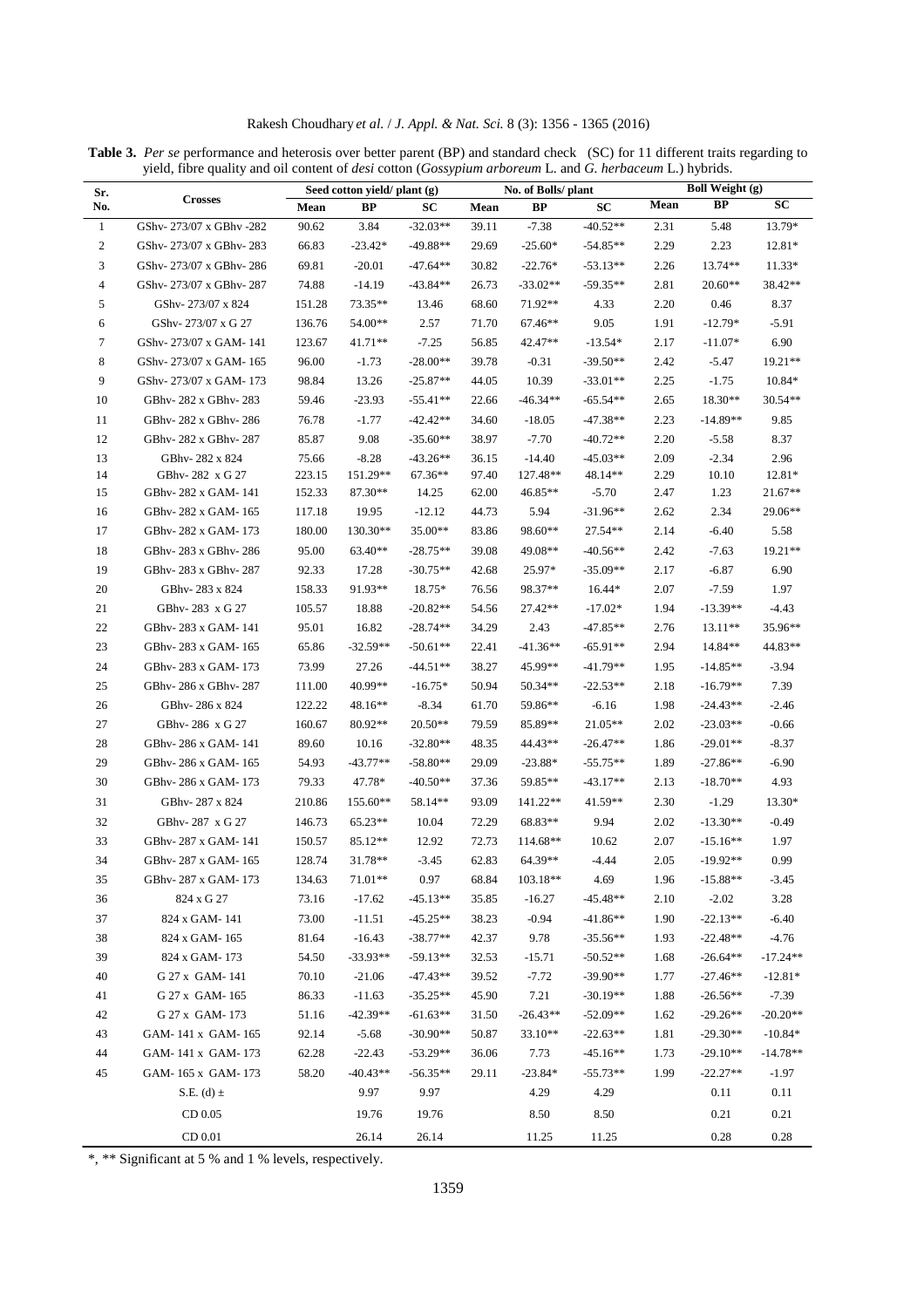|  |  |  | Table 3 Contd |
|--|--|--|---------------|
|--|--|--|---------------|

| Sr.                      |                        |          | 2.5 per cent span length |            |       | Fibre strength $(g \text{tex}^{-1})$ |            |      | Fibre fineness (mv) |            |
|--------------------------|------------------------|----------|--------------------------|------------|-------|--------------------------------------|------------|------|---------------------|------------|
| No.                      | <b>Crosses</b>         | Mean     | BP                       | SC         | Mean  | BP                                   | SC         | Mean | <b>BP</b>           | SC         |
| $\mathbf{1}$             | GShv-273/07 x GBhv-282 | 25.9     | 5.85*                    | $8.06**$   | 21.80 | $8.09*$                              | 21.97**    | 4.60 | $-2.13$             | $-24.59**$ |
| $\overline{c}$           | GShv-273/07 x GBhv-283 | 25.1     | $-0.13$                  | 4.58       | 20.30 | 0.66                                 | 13.59**    | 4.80 | 7.41                | $-20.77**$ |
| 3                        | GShv-273/07 x GBhv-286 | 25.2     | $6.18*$                  | 5.00       | 22.90 | 13.53**                              | 28.12**    | 4.40 | $-12.00*$           | $-27.87**$ |
| $\overline{\mathcal{L}}$ | GShv-273/07 x GBhv-287 | 25.7     | 0.39                     | $7.08*$    | 20.40 | 1.16                                 | 14.15**    | 4.80 | $-4.00$             | $-21.31**$ |
| 5                        | GShv-273/07 x 824      | 27.3     | $-9.29*$                 | 13.89**    | 23.40 | 3.23                                 | 30.91**    | 4.50 | 7.94                | $-25.68**$ |
| 6                        | GShv-273/07 x G 27     | 25.1     | 5.62                     | 4.44       | 18.60 | $-7.76*$                             | 4.10       | 6.20 | 24.00**             | 1.64       |
| 7                        | GShv-273/07 x GAM-141  | 26.6     | 2.70                     | 10.83**    | 20.80 | 3.14                                 | 16.39**    | 5.00 | 0.00                | $-18.03**$ |
| 8                        | GShv-273/07 x GAM-165  | 28.2     | $-1.05$                  | 17.50**    | 21.90 | $8.58*$                              | 22.53**    | 5.10 | 4.08                | $-16.39**$ |
| 9                        | GShv-273/07 x GAM-173  | 27.7     | 8.20**                   | 15.42**    | 21.20 | 5.12                                 | 18.62**    | 5.10 | 4.08                | $-16.39**$ |
| 10                       | GBhv-282 x GBhv-283    | 26.6     | 5.84*                    | 10.83**    | 21.00 | $11.50**$                            | 17.32**    | 4.60 | 1.48                | $-25.14**$ |
| 11                       | GBhv-282 x GBhv-286    | 25.3     | 3.27                     | 5.42       | 18.30 | 3.78                                 | 2.23       | 5.10 | 9.22                | $-15.85**$ |
| 12                       | GBhv-282 x GBhv-287    | 24.8     | $-2.99$                  | 3.47       | 20.50 | $8.27*$                              | 14.53**    | 4.90 | 4.26                | $-19.67**$ |
| 13                       | GBhv-282 x 824         | 24.8     | $-17.70**$               | 3.33       | 20.90 | $-7.78$                              | 16.95**    | 4.90 | 17.46**             | $-19.13**$ |
| 14                       | GBhv-282 x G 27        | 25.6     | 4.49                     | $6.67*$    | 22.10 | 25.52**                              | 23.65**    | 6.40 | 36.17**             | 4.92       |
| 15                       | GBhv-282 x GAM-141     | 27.6     | $6.56*$                  | 15.00**    | 22.50 | 19.93**                              | 25.51**    | 5.60 | 19.15**             | $-8.20*$   |
| 16                       | GBhv-282 x GAM-165     | 28.5     | 0.00                     | $18.75**$  | 21.20 | $17.10**$                            | 18.62**    | 5.10 | 7.80                | $-16.94**$ |
| 17                       | GBhv-282 x GAM-173     | 27.6     | 7.94**                   | 15.14**    | 22.00 | 20.84**                              | 23.09**    | 5.10 | 9.22                | $-15.85**$ |
| 18                       | GBhv-283 x GBhv-286    | 26.7     | $6.23*$                  | $11.25**$  | 19.80 | 5.13                                 | $10.61**$  | 5.20 | 15.56**             | $-14.75**$ |
| 19                       | GBhv-283 x GBhv-287    | 28.8     | 12.50**                  | $20.00**$  | 21.80 | 15.32**                              | 21.97**    | 5.50 | 22.22**             | $-9.84*$   |
| 20                       | GBhv-283 x 824         | 30.3     | 0.55                     | 26.25**    | 24.10 | $6.17*$                              | 34.64**    | 4.60 | 9.52                | $-24.59**$ |
| 21                       | GBhv-283 x G 27        | 23.8     | $-5.31$                  | $-0.83$    | 19.20 | 1.95                                 | 7.26       | 6.50 | 44.44**             | 6.56       |
| $22\,$                   | GBhv-283 x GAM-141     | 26.5     | 2.19                     | 10.28**    | 20.30 | 7.79*                                | 13.41**    | 5.20 | 15.56**             | $-14.75**$ |
| 23                       | GBhv-283 x GAM-165     | 24.8     | $-12.98**$               | 3.33       | 19.60 | 4.07                                 | $9.50*$    | 5.00 | $11.11*$            | $-18.03**$ |
| 24                       | GBhv-283 x GAM-173     | 27.7     | $8.20**$                 | 15.42**    | 23.00 | 22.12**                              | 28.49**    | 5.20 | 15.56**             | $-14.75**$ |
| 25                       | GBhv-286 x GBhv-287    | 30.1     | 17.58**                  | 25.42**    | 20.80 | $9.86**$                             | 16.20**    | 5.50 | 7.84                | $-9.84*$   |
| 26                       | GBhv-286 x 824         | 32.0     | $6.19**$                 | 33.33**    | 23.70 | 4.41                                 | 32.40**    | 4.30 | 2.38                | $-29.51**$ |
| 27                       | GBhv-286 x G 27        | 23.3     | 0.43                     | $-2.92$    | 19.60 | 13.49**                              | $9.68*$    | 6.00 | 7.14                | $-1.64$    |
| 28                       | GBhv-286 x GAM-141     | 25.9     | $0.00\,$                 | $7.92**$   | 20.60 | 9.96**                               | 15.08**    | 4.80 | $-9.43*$            | $-21.31**$ |
| 29                       | GBhv-286 x GAM-165     | 24.3     | $-14.62**$               | 1.39       | 21.40 | 18.20                                | 19.74**    | 4.30 | $-12.24*$           | $-29.51**$ |
| 30                       | GBhv-286 x GAM-173     | 24.2     | $-5.47*$                 | 0.83       | 18.50 | 1.46                                 | 3.35       | 6.10 | 24.49**             | $0.00\,$   |
| 31                       | GBhv-287 x 824         | 29.1     | $-3.43$                  | 21.25**    | 22.50 | $-0.88$                              | 25.70**    | 4.90 | 15.87**             | $-20.22**$ |
| 32                       | GBhv-287 x G 27        | 24.7     | $-3.52$                  | 2.92       | 21.40 | 13.03**                              | 19.55**    | 5.50 | 7.84                | $-9.84*$   |
| 33                       | GBhv-287 x GAM-141     | 27.4     | 5.79*                    | 14.17**    | 21.60 | 14.08**                              | 20.67**    | 4.50 | $-11.11*$           | $-25.68**$ |
| 34                       | GBhv-287 x GAM-165     | 26.8     | $-5.96*$                 | 11.67**    | 21.60 | 14.26**                              | 20.86**    | 5.50 | 11.56*              | $-10.38**$ |
| 35                       | GBhv-287 x GAM-173     | $28.0\,$ | 9.37**                   | 16.67**    | 23.00 | 21.65**                              | 28.68**    | 4.80 | $-2.04$             | $-21.31**$ |
| 36                       | 824 x G 27             | 30.4     | 1.00                     | 26.81**    | 22.00 | $-2.94$                              | 23.09**    | 3.80 | $-9.52**$           | $-37.70**$ |
| 37                       | 824 x GAM-141          | 22.3     | $-26.00**$               | $-7.08*$   | 15.90 | 29.81**                              | $-10.99**$ | 6.40 | 52.38**             | 4.92       |
| 38                       | 824 x GAM-165          | 21.8     | $-27.65**$               | $-9.17**$  | 14.70 | $-35.10**$                           | $-17.69**$ | 6.30 | 50.00**             | 3.28       |
| 39                       | 824 x GAM-173          | 25.2     | $-16.37**$               | 5.00       | 20.30 | $-10.43**$                           | 13.59**    | 5.70 | 35.71**             | $-6.56$    |
| 40                       | G 27 x GAM-141         | 24.8     | $-4.25$                  | 3.33       | 17.50 | $-6.41$                              | $-2.05$    | 6.10 | $15.72**$           | 0.55       |
| 41                       | G 27 x GAM-165         | 24.0     | $-15.67**$               | 0.14       | 18.90 | 4.41                                 | 5.77       | 5.80 | 18.37**             | $-4.92$    |
| 42                       | G 27 x GAM-173         | 21.1     | $-17.58**$               | $-12.08**$ | 13.20 | $-27.61**$                           | $-26.26**$ | 6.50 | $32.65**$           | 6.56       |
| 43                       | GAM-141 x GAM-165      | 27.1     | $-4.91*$                 | 12.92**    | 20.20 | $8.01*$                              | 13.04**    | 5.90 | $20.41**$           | $-3.28$    |
| 44                       | GAM-141 x GAM-173      | 26.2     | 1.29                     | $9.31**$   | 23.40 | 25.09**                              | $30.91**$  | 5.40 | $10.20*$            | $-11.48**$ |
| 45                       | GAM-165 x GAM-173      | 25.4     | $-10.88**$               | $5.83*$    | 21.40 | 17.55**                              | 19.74**    | 5.70 | 16.33**             | $-6.56$    |
|                          | S.E. (d) $\pm$         |          | 0.67                     | 0.67       |       | 0.68                                 | 0.68       |      | 0.24                | 0.24       |
|                          | ${\rm CD}$ $0.05$      |          | 1.34                     | 1.34       |       | 1.35                                 | 1.35       |      | 0.48                | 0.48       |
|                          | CD 0.01                |          | 1.77                     | 1.77       |       | 1.79                                 | 1.79       |      | 0.63                | 0.63       |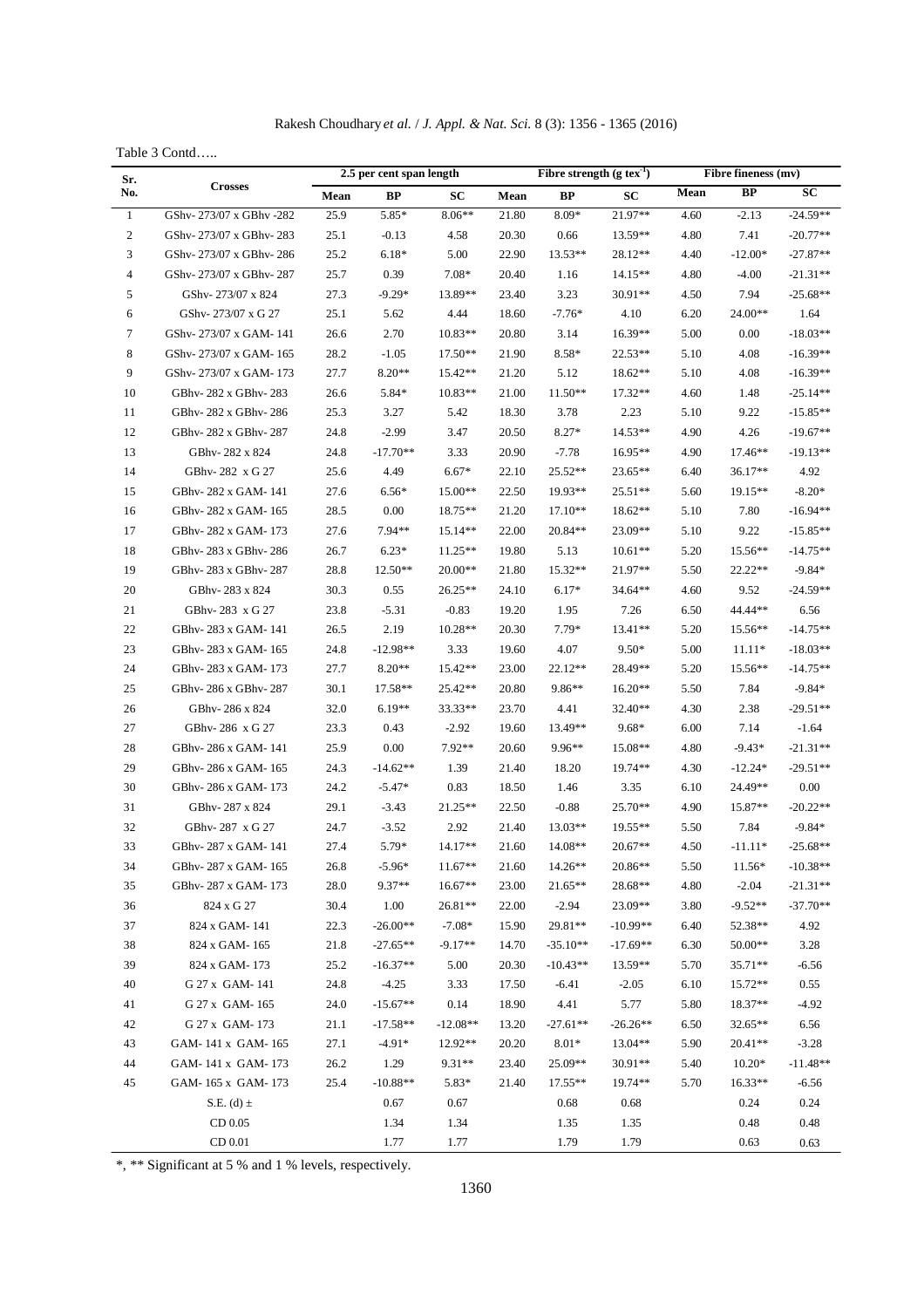**Table 3.** Contd…..

|                |                        |      | <b>Fibre elongation percentage</b> |           |      | <b>Maturity coefficient</b> |           |       | <b>Short Fibre Index (SFI)</b> |            |
|----------------|------------------------|------|------------------------------------|-----------|------|-----------------------------|-----------|-------|--------------------------------|------------|
|                | <b>Crosses</b>         | Mean | BP                                 | SC        | Mean | BP                          | <b>SC</b> | Mean  | <b>BP</b>                      | SC         |
| $\mathbf{1}$   | GShv-273/07 x GBhv-282 | 5.70 | 1.79                               | 1.79      | 0.84 | $0.00\,$                    | $-1.18$   | 10.40 | $-16.13**$                     | $-28.28**$ |
| $\sqrt{2}$     | GShv-273/07 x GBhv-283 | 5.50 | $-1.79$                            | $-1.79$   | 0.84 | $0.00\,$                    | $-1.18$   | 10.60 | $-19.70**$                     | $-26.90**$ |
| 3              | GShv-273/07 x GBhv-286 | 5.60 | $0.00\,$                           | 0.00      | 0.84 | 0.00                        | $-1.18$   | 12.30 | $-11.51**$                     | $-15.17**$ |
| $\overline{4}$ | GShv-273/07 x GBhv-287 | 5.50 | $-1.79$                            | $-1.79$   | 0.84 | $0.00\,$                    | $-1.18$   | 9.50  | $-28.57**$                     | $-34.48**$ |
| 5              | GShv-273/07 x 824      | 6.20 | 0.00                               | $10.71*$  | 0.85 | 1.19                        | $0.00\,$  | 9.40  | $-8.74*$                       | $-35.17**$ |
| 6              | GShv-273/07 x G 27     | 5.90 | 5.36                               | 5.36      | 0.86 | 2.38                        | 1.18      | 11.70 | 80.00**                        | $-19.31**$ |
| $\tau$         | GShv-273/07 x GAM-141  | 5.90 | $-1.67$                            | 5.36      | 0.85 | 1.19                        | 0.00      | 11.60 | $-4.13$                        | $-20.00**$ |
| 8              | GShv-273/07 x GAM-165  | 6.50 | 16.07**                            | 16.07**   | 0.86 | 2.38                        | 1.18      | 8.00  | $-40.30**$                     | $-44.83**$ |
| 9              | GShv-273/07 x GAM-173  | 6.20 | 8.77                               | $10.71*$  | 0.85 | 1.19                        | 0.00      | 9.90  | $-23.85**$                     | $-31.72**$ |
| 10             | GBhv-282 x GBhv-283    | 5.90 | 9.26                               | 5.36      | 0.84 | 2.44                        | $-1.18$   | 10.60 | $-14.52**$                     | $-26.90**$ |
| 11             | GBhv-282 x GBhv-286    | 5.60 | 9.80                               | 0.00      | 0.83 | $-1.19$                     | $-2.35$   | 11.00 | $-11.29**$                     | $-24.14**$ |
| 12             | GBhv-282 x GBhv-287    | 5.60 | 3.70                               | 0.00      | 0.84 | $0.00\,$                    | $-1.18$   | 14.00 | 12.90**                        | $-3.45$    |
| 13             | GBhv-282 x 824         | 5.80 | $-6.45$                            | 3.57      | 0.85 | 1.19                        | 0.00      | 12.50 | 21.36**                        | $-13.79**$ |
| 14             | GBhv-282 x G 27        | 6.60 | 34.69**                            | 17.86**   | 0.88 | $7.32**$                    | 3.53      | 12.00 | 84.62**                        | $-17.24**$ |
| 15             | GBhv-282 x GAM-141     | 6.40 | 6.67                               | 14.29**   | 0.87 | 3.57                        | 2.35      | 8.30  | $-31.40**$                     | $-42.76**$ |
| 16             | GBhv-282 x GAM-165     | 6.30 | 16.67**                            | 12.50*    | 0.85 | 2.41                        | 0.00      | 8.80  | $-29.03**$                     | $-39.31**$ |
| 17             | GBhv-282 x GAM-173     | 6.10 | 7.02                               | 8.93      | 0.86 | 3.61                        | 1.18      | 9.20  | $-25.81**$                     | $-36.55**$ |
| 18             | GBhv-283 x GBhv-286    | 5.60 | 3.70                               | 0.00      | 0.85 | 1.19                        | 0.00      | 10.20 | $-22.73**$                     | $-29.66**$ |
| 19             | GBhv-283 x GBhv-287    | 6.40 | 18.52**                            | 14.29**   | 0.87 | 3.57                        | 2.35      | 8.90  | $-32.58**$                     | $-38.62**$ |
| 20             | GBhv-283 x 824         | 6.50 | 4.84                               | 16.07**   | 0.86 | 2.38                        | 1.18      | 7.00  | $-32.04**$                     | $-51.72**$ |
| 21             | GBhv-283 x G 27        | 6.10 | 12.96*                             | 8.93      | 0.87 | $6.10*$                     | 2.35      | 13.00 | 100.00**                       | $-10.34**$ |
| 22             | GBhv-283 x GAM-141     | 5.60 | $-6.67$                            | $0.00\,$  | 0.85 | 1.19                        | 0.00      | 11.10 | $-8.26*$                       | $-23.45**$ |
| $23\,$         | GBhv-283 x GAM-165     | 5.30 | $-1.85$                            | $-5.36$   | 0.84 | 1.20                        | $-1.18$   | 12.70 | $-3.79$                        | $-12.41**$ |
| 24             | GBhv-283 x GAM-173     | 6.40 | 12.28*                             | 14.29**   | 0.86 | 3.61                        | 1.18      | 10.40 | $-20.00**$                     | $-28.28**$ |
| 25             | GBhv-286 x GBhv-287    | 6.20 | 14.81**                            | $10.71*$  | 0.86 | 2.38                        | 1.18      | 6.80  | $-48.87**$                     | $-53.10**$ |
| 26             | GBhv-286 x 824         | 6.20 | 0.00                               | $10.71*$  | 0.84 | $0.00\,$                    | $-1.18$   | 7.20  | $-30.10**$                     | $-50.34**$ |
| 27             | GBhv-286 x G 27        | 6.30 | 23.53**                            | 12.50*    | 0.86 | 2.38                        | 1.18      | 13.60 | 109.23**                       | $-6.21*$   |
| 28             | GBhv-286 x GAM-141     | 5.90 | $-1.67$                            | 5.36      | 0.84 | $0.00\,$                    | $-1.18$   | 12.90 | 6.61                           | $-11.03**$ |
| 29             | GBhv-286 x GAM-165     | 5.50 | 1.85                               | $-1.79$   | 0.83 | $-1.19$                     | $-2.35$   | 13.90 | 3.73                           | $-4.14$    |
| 30             | GBhv-286 x GAM-173     | 6.10 | 7.02                               | 8.93      | 0.86 | 2.38                        | 1.18      | 14.20 | $9.23**$                       | $-2.07$    |
| 31             | GBhv-287 x 824         | 6.50 | 4.84                               | 16.07**   | 0.85 | 1.19                        | 0.00      | 7.00  | $-32.04**$                     | $-51.72**$ |
| 32             | GBhv-287 x G 27        | 6.30 | 16.67**                            | 12.50*    | 0.86 | 2.38                        | 1.18      | 13.20 | 103.08                         | $-8.97**$  |
| 33             | GBhv-287 x GAM-141     | 6.20 | 3.33                               | $10.71*$  | 0.84 | $0.00\,$                    | $-1.18$   | 10.90 | $-9.92**$                      | $-24.83**$ |
| 34             | GBhv-287 x GAM-165     | 6.30 | 16.67**                            | $12.50*$  | 0.86 | 2.38                        | 1.18      | 10.00 | $-24.81**$                     | $-31.03**$ |
| 35             | GBhv-287 x GAM-173     | 6.40 | 12.28*                             | 14.29**   | 0.85 | 1.19                        | $0.00\,$  | 9.30  | $-28.46**$                     | $-35.86**$ |
| 36             | 824 x G 27             | 6.10 | $-1.61$                            | 8.93      | 0.82 | $-2.38$                     | $-3.53$   | 10.30 | 58.46**                        | $-28.97**$ |
| $37\,$         | 824 x GAM-141          | 5.30 | $-14.52**$                         | $-5.36$   | 0.84 | $0.00\,$                    | $-1.18$   | 15.90 | 54.37**                        | 9.66**     |
| 38             | 824 x GAM-165          | 5.30 | $-14.52**$                         | $-5.36$   | 0.83 | $-1.19$                     | $-2.35$   | 16.70 | 62.14**                        | 15.17**    |
| 39             | 824 x GAM-173          | 5.70 | $-8.06$                            | 1.79      | 0.86 | 2.38                        | 1.18      | 14.50 | 40.78**                        | 0.00       |
| 40             | G 27 x GAM-141         | 5.40 | $10.00*$                           | $-3.57$   | 0.85 | 1.19                        | 0.00      | 14.30 | 120.00**                       | $-1.38$    |
| 41             | G 27 x GAM-165         | 5.70 | 5.56                               | 1.79      | 0.85 | 2.41                        | 0.00      | 15.60 | 140.00**                       | 7.59*      |
| 42             | G 27 x GAM-173         | 4.90 | $-14.04**$                         | $-12.50*$ | 0.83 | $0.00\,$                    | $-2.35$   | 19.20 | 195.38**                       | 32.41**    |
| 43             | GAM-141 x GAM-165      | 6.40 | 6.67                               | 14.29**   | 0.86 | 2.38                        | 1.18      | 11.80 | $-2.48$                        | $-18.62**$ |
| 44             | GAM-141 x GAM-173      | 5.90 | $-1.67$                            | 5.36      | 0.87 | 3.57                        | 2.35      | 14.00 | 15.70**                        | $-3.45$    |
| 45             | GAM-165 x GAM-173      | 5.90 | 3.51                               | 5.36      | 0.87 | $4.82*$                     | 2.35      | 13.90 | $6.92*$                        | $-4.14$    |
|                | S.E. (d) $\pm$         |      | 0.28                               | 0.28      |      | 0.02                        | 0.02      |       | 0.45                           | 0.45       |
|                | $CD$ 0.05              |      | 0.56                               | 0.56      |      | $0.04\,$                    | 0.04      |       | 0.90                           | 0.90       |
|                | $CD$ 0.01              |      | 0.74                               | 0.74      |      | 0.05                        | 0.05      |       | 1.19                           | 1.19       |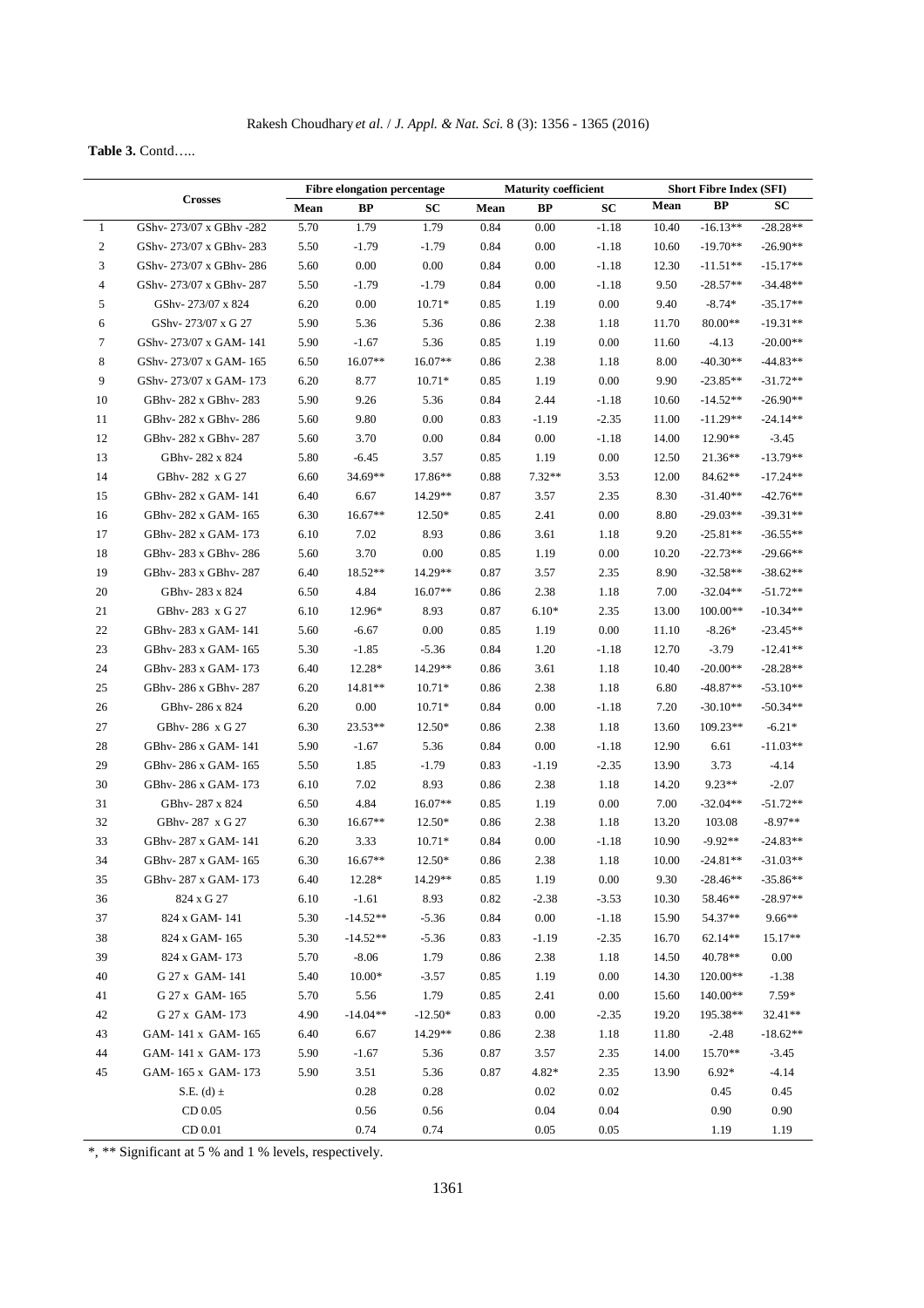#### **Table 3.** Contd…..

| Sr.            |                        |       | Fibre uniformity ratio |            |       | Oil content (%) |           |
|----------------|------------------------|-------|------------------------|------------|-------|-----------------|-----------|
| No             | <b>Crosses</b>         | Mean  | $\overline{BP}$        | SC         | Mean  | <b>BP</b>       | SC        |
| $\mathbf{1}$   | GShv-273/07 x GBhv-282 | 51.00 | 0.00                   | 4.08       | 16.58 | 2.16            | $-2.93*$  |
| $\sqrt{2}$     | GShv-273/07 x GBhv-283 | 53.00 | 3.92                   | $8.16**$   | 16.58 | $-3.27*$        | $-2.93*$  |
| 3              | GShv-273/07 x GBhv-286 | 50.00 | $-1.96$                | 2.04       | 15.44 | $-7.82**$       | $-9.60**$ |
| $\overline{4}$ | GShv-273/07 x GBhv-287 | 53.00 | 3.92                   | $8.16**$   | 16.28 | $-2.05$         | $-4.68**$ |
| 5              | GShv-273/07 x 824      | 50.00 | $-1.96$                | 2.04       | 15.93 | $-5.63**$       | $-6.73**$ |
| 6              | GShv-273/07 x G 27     | 51.00 | $-8.93**$              | 4.08       | 16.40 | $-1.80$         | $-3.98**$ |
| $\tau$         | GShv-273/07 x GAM-141  | 48.00 | $-5.88*$               | $-2.04$    | 16.97 | $-2.92*$        | $-0.64$   |
| $\,8\,$        | GShv-273/07 x GAM-165  | 51.00 | 0.00                   | 4.08       | 16.37 | $-7.88**$       | $-4.16**$ |
| 9              | GShv-273/07 x GAM-173  | 49.00 | $-3.92$                | $0.00\,$   | 16.17 | $-4.26**$       | $-5.33**$ |
| 10             | GBhv-282 x GBhv-283    | 50.00 | $-1.96$                | 2.04       | 16.42 | $-4.20**$       | $-3.86**$ |
| 11             | GBhv-282 x GBhv-286    | 51.00 | $0.00\,$               | 4.08       | 16.84 | 0.54            | $-1.41$   |
| 12             | GBhv-282 x GBhv-287    | 48.00 | $-5.88*$               | $-2.04$    | 15.92 | $-4.21**$       | $-6.79**$ |
| 13             | GBhv-282 x 824         | 50.00 | $-1.96$                | 2.04       | 16.36 | $-3.08*$        | $-4.22**$ |
| 14             | GBhv-282 x G 27        | 49.00 | $-12.50**$             | 0.00       | 17.29 | $3.53*$         | 1.23      |
| 15             | GBhv-282 x GAM-141     | 51.00 | 0.00                   | 4.08       | 16.80 | $-3.89**$       | $-1.64$   |
| 16             | GBhv-282 x GAM-165     | 49.00 | $-3.92$                | $0.00\,$   | 16.30 | $-8.27**$       | $-4.57**$ |
| 17             | GBhv-282 x GAM-173     | 50.00 | $-1.96$                | 2.04       | 17.52 | $3.73**$        | 2.58      |
| 18             | GBhv-283 x GBhv-286    | 50.00 | 2.04                   | 2.04       | 17.05 | $-0.53$         | $-0.18$   |
| 19             | GBhv-283 x GBhv-287    | 48.00 | $-2.04$                | $-2.04$    | 17.05 | $-0.53$         | $-0.18$   |
| 20             | GBhv-283 x 824         | 49.00 | 0.00                   | 0.00       | 15.99 | $-6.71**$       | $-6.38**$ |
| 21             | GBhv-283 x G 27        | 52.00 | $-7.14**$              | $6.12*$    | 16.49 | $-3.79**$       | $-3.45*$  |
| 22             | GBhv-283 x GAM-141     | 49.00 | 0.00                   | 0.00       | 16.69 | $-4.52**$       | $-2.28$   |
| 23             | GBhv-283 x GAM-165     | 50.00 | 2.04                   | 2.04       | 17.12 | $-3.66**$       | 0.23      |
| 24             | GBhv-283 x GAM-173     | 48.00 | $-2.04$                | $-2.04$    | 17.29 | 0.88            | 1.23      |
| 25             | GBhv-286 x GBhv-287    | 50.00 | 2.04                   | 2.04       | 16.74 | $-0.06$         | $-1.99$   |
| 26             | GBhv-286 x 824         | 46.00 | $-6.12*$               | $-6.12*$   | 16.84 | $-0.24$         | $-1.41$   |
| 27             | GBhv-286 x G 27        | 52.00 | $-7.14**$              | $6.12*$    | 17.22 | 2.81            | 0.82      |
| 28             | GBhv-286 x GAM-141     | 48.00 | $-2.04$                | $-2.04$    | 17.39 | $-0.51$         | 1.81      |
| 29             | GBhv-286 x GAM-165     | 49.00 | 0.00                   | 0.00       | 16.11 | $-9.34**$       | $-5.68**$ |
| 30             | GBhv-286 x GAM-173     | 49.00 | 0.00                   | 0.00       | 16.63 | $-1.54$         | $-2.63$   |
| 31             | GBhv-287 x 824         | 51.00 | $6.25*$                | 4.08       | 16.45 | $-2.55$         | $-3.69**$ |
| 32             | GBhv-287 x G 27        | 49.00 | $-12.50**$             | 0.00       | 17.47 | $4.61**$        | 2.28      |
| 33             | GBhv-287 x GAM-141     | 48.00 | $-2.04$                | $-2.04$    | 16.76 | $-4.12**$       | $-1.87$   |
| 34             | GBhv-287 x GAM-165     | 50.00 | 4.17                   | 2.04       | 17.18 | $-3.32*$        | 0.59      |
| 35             | GBhv-287 x GAM-173     | 49.00 | 2.08                   | $0.00\,$   | 17.52 | $3.73**$        | 2.58      |
| 36             | 824 x G 27             | 44.00 | $-21.43**$             | $-10.20**$ | 16.79 | $-0.53$         | $-1.70$   |
| 37             | 824 x GAM-141          | 51.00 | 4.08                   | 4.08       | 16.93 | $-3.15*$        | $-0.88$   |
| 38             | 824 x GAM-165          | 51.00 | 15.91**                | 4.08       | 17.56 | $-1.18$         | $2.81*$   |
| 39             | 824 x GAM-173          | 47.00 | $-2.08$                | $-4.08$    | 17.86 | 5.74**          | 4.57**    |
| 40             | G 27 x GAM-141         | 48.00 | $-14.29**$             | $-2.04$    | 17.25 | $-1.32$         | 1.00      |
| 41             | G 27 x GAM-165         | 48.00 | $-14.29**$             | $-2.04$    | 16.86 | $-5.12**$       | $-1.29$   |
| 42             | G 27 x GAM-173         | 50.00 | $-10.71**$             | 2.04       | 17.34 | 2.66            | 1.52      |
| 43             | GAM-141 x GAM-165      | 47.00 | $-4.08$                | $-4.08$    | 16.63 | $-6.42**$       | $-2.63$   |
| 44             | GAM-141 x GAM-173      | 46.00 | $-6.12*$               | $-6.12*$   | 17.58 | 0.57            | 2.93*     |
| 45             | GAM-165 x GAM-173      | 47.00 | $-2.08$                | $-4.08$    | 17.14 | $-3.55**$       | 0.35      |
|                | S.E. (d) $\pm$         |       | 1.48                   | 1.48       |       | 0.24            | 0.24      |
|                | $CD$ 0.05              |       | 2.93                   | 2.93       |       | 0.47            | 0.47      |
|                | CD 0.01                |       | 3.87                   | 3.87       |       | 0.62            | 0.62      |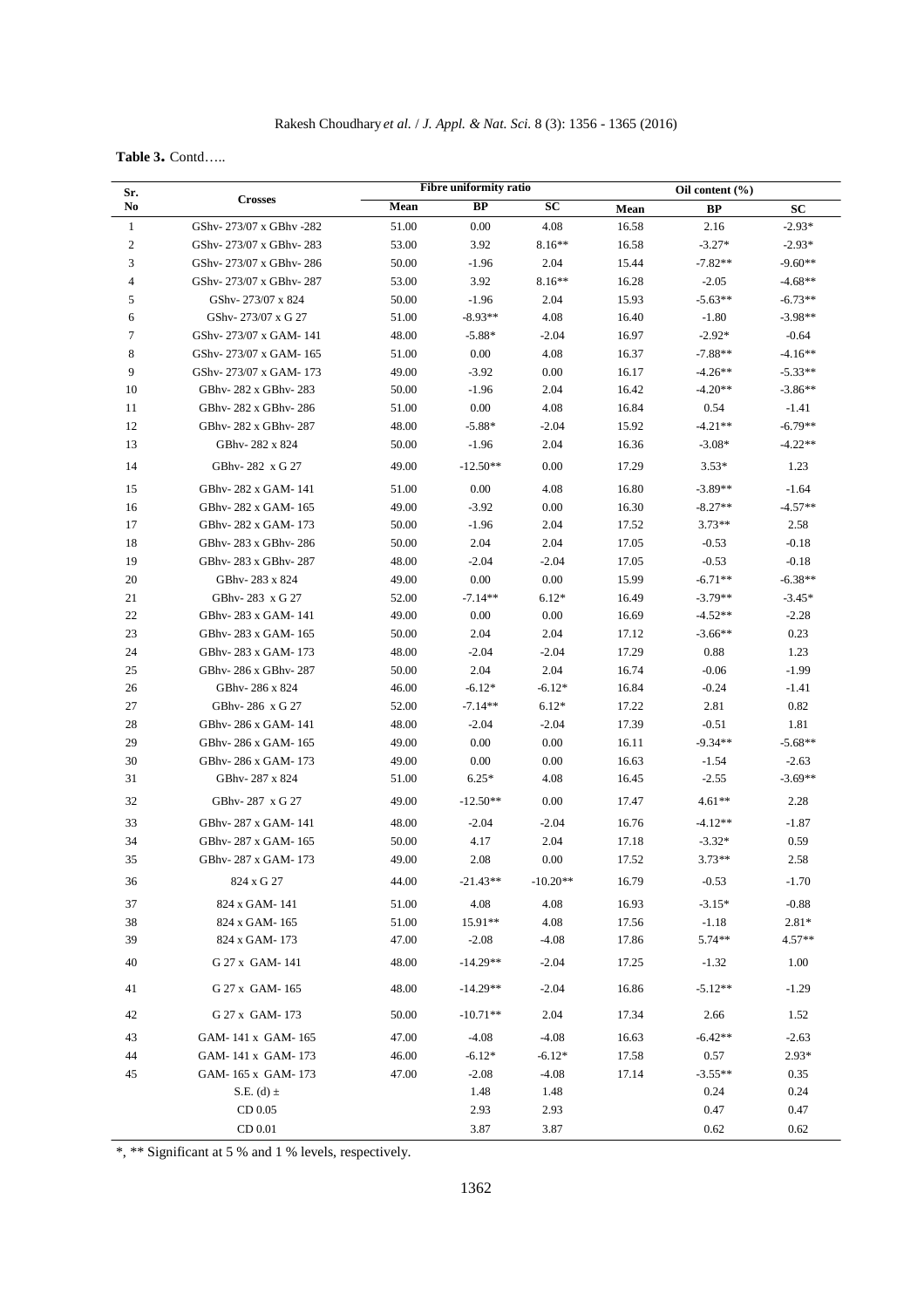(Standard Heterosis).

**Estimates of heterosis** 

**Expression of heterosis for yield and yield attributing characters:** The seed cotton yield of diploid cotton is generally contributed by numbers of boll and boll weight in intraspecific hybrids and numbers of boll in interspecific hybrids (Singh *et al.*, 1975 and Bhatade, 1983).

Mean range for no. of bolls/ plant varied from 22.41 (GBhv- 283 x GAM- 165) to 97.40 (GBhv- 282 x G 27). Among 45 hybrids, 22 hybrids exhibited significant positive heterotic effect over their respective better parent. The cross GBhv- 287 x 824 was associated with maximum heterobeltiosis (141.22 %). Five hybrids demonstrated positive siginificant standard heterosis for no. of bolls/ plant. According to standard heterosis, promising cross combinations for no. of bolls/ plant were GBhv- 287 x 824 (41.59 %), GBhv-282 x GAM- 173 (27.54 %) and GBhv- 286 x G 27 (21.05 %). High heterotic expression for this particular trait would be useful for obtaining higher seed cotton yield. The significant heterosis for no. of bolls/plant (*Gossypium spp.*) which resulted in high yield was also recorded by Patil *et al.* (2009), Jyotiba *et al.* (2010), Patel *et al.* (2010), Sekhar babu *et al.* (2011) and Ashokkumar and Ravikesavan (2013).

In case of boll weight, mean performance of crosses showed that the cross GBhv- 283 x GAM- 165 (2.94 g) recorded the highest mean performance. The hybrid GShv- 273/07 x GBhv- 287 depicted the highest significant positive heterobeltiosis of 20.60 per cent. Fourteen hybrids noticed with positive significant standard heterosis, the highest value was observed for the cross GBhv- 283 x GAM- 165 (44.83 %). Other researchers, Patil *et al.* (2009), Jyotiba *et al.* (2010), Patel *et al.* (2010), Sekhar babu *et al.* (2011) and Tyagi *et al.* (2014) also found significant heterosis for *Gossypium spp.* boll weight.

The range of mean value among cross combination for seed cotton yield/ plant varied from 51.16 g (947.40 kg/ ha) to 223.15 g (4132.40 kg/ ha). The extent of heterosis for seed cotton yield/ plant ranged from - 43.77 to 155.60 per cent and -61.63 to 67.36 per cent over BP and SC, respectively. Among 45 hybrids, 17 showed significant positive heterosis over better parent while five hybrids indicated significant positive standard heterosis. Cross combinations, GBhv- 282 x G 27 (67.36 %), GBhv- 287 x 824 (58.14 %), GBhv- 282 x GAM- 173 (35.00 %), GBhv- 286 x G 27 (20.50 %) and GBhv- 283 x 824 (18.75 %) were the top ranking heterotic crosses showed positive significant economic heterosis for seed cotton yield/ plant. Patil *et al.* (2009), Jyotiba *et al.* (2010), Patel *et al.* (2010), Saravanan and Koodalingam *et al.* (2011), Sekhar babu *et al.* (2011) and Ashokkumar and Ravikesavan (2013) also investigated significant heterosis for seed cotton yield/ plant.

**Expression of heterosis for Fibre quality traits:** In recent years, more emphasis is laid on quality traits from seed cotton yield in diploid cotton. For 2.5 % span length, 13 and 27 hybrids exhibited significant heterosis in desired direction over better parent and standard check repectively. Among them the cross GBhv-286 x GBhv- 287 (17.58 %) was superior for heterobeltiosis and cross GBhv-286 x 824 (33.33 %) recorded maximum standard heterosis. The earlier researchers, Jyotiba *et al.* (2010), Sekhar babu *et al.* (2011), Rajamani *et al.* (2009) and Patil *et al.* (2012) also suggested improvement of fibre quality through heterosis as they recorded significant heterosis for different fibre quality traits in *Gossypium spp.*.

As regards to the fibre strength, the heterobeltiosis ranged from -35.10 to 29.81 and cross 824 x GAM-141 (29.81 %) reported the maximum heterobeltiosis. Cross combinations GBhv-283 x 824 (34.64 %), GBhv -286 x 824 (32.40 %), GShv-273/07 x 824 and GAM-141 x GAM-173 (30.91 %) were on the top position for standard heterosis. The results corroborated the findings of Jyotiba *et al.* (2010) and Sekhar babu *et al.* (2011) for heterosis for the fibre strength trait in *Gossypium spp.*

For micronaire value, hybrid GBhv-286 x GAM-165 (- 12.24 %) observed maximum heterobeltiosis while hybrid 824 x G 27 (-37.70 %) recorded maximum standard heterosis in *desi*red direction. Majority of the cross combinations showed negative economic heterotic effect and decrease in micronaire value are an indication of fibre fineness. Kumar *et al.* (2003), Rajamani *et al.* (2009), Jyotiba *et al.* (2010), Sekhar babu *et al.* (2011) and Tuteja and Agrawal *et al.* (2013) but in contradiction of Patil *et al.* (2012) also reported the heterosis for fibre fineness in other cotton genotypes

For fibre elongation percentage, the hybrids manifested significant heterobeltiosis, varied from -14.52 in 824 x GAM- 141 and 824 x GAM- 165 to 34.69 in GBhv- 282 x G 27 over better parental value in positive direction. Heterobeltiosis for fibre elongation percentage showed that the crosses GBhv-282 x G 27 (34.69 %), GBhv-286 x G 27 (23.53 %) and GBhv-283 x GBhv-287 (18.52 %) were on top positions. In comparison with standard check, 18 hybrids exhibited positive standard heterosis and superior cross combinations over standard check were GBhv- 282 x G- 27 (17.86 %) and GShv- 273/07 x GAM- 165, GBhv- 283 x 824 and GBhv- 287 x 824 (16.07 %).

Fibre maturity is an important criterion for judging the suitability of lint for spinning. Formation of neps in the cotton while spinning is mainly due to the presence of immature fibres which accounts for breakage of yarn. Heterobeltiosis for fibre maturity coefficient showed that only two hybrids *viz.*, GBhv-282 x G 27 (7.32 %) and GBhv-283 x G 27 (6.10 %) had significantly positive heterobeltiosis. None of the hybrids showed significantly positive standard heterosis. For short fibre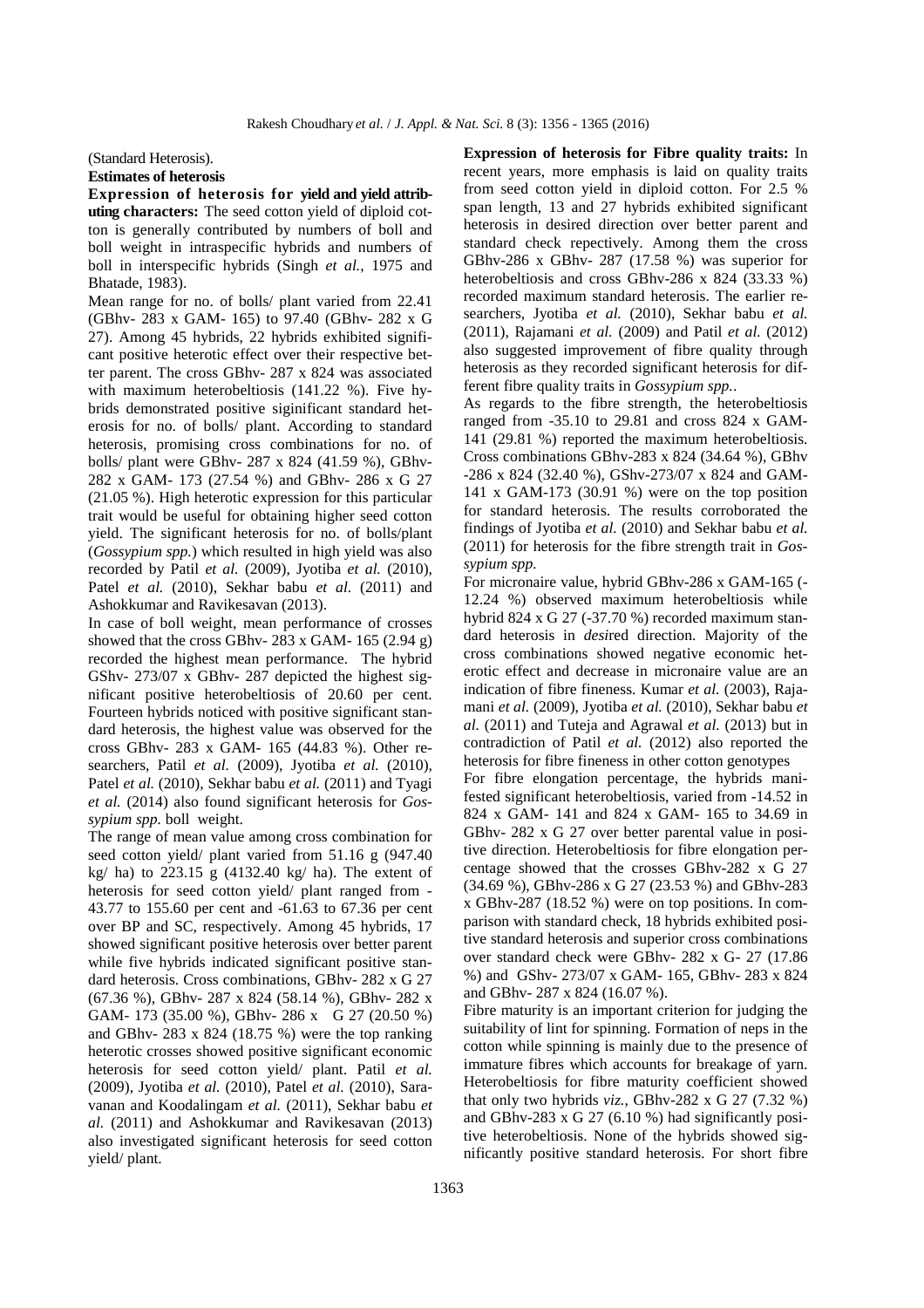index (SFI), hybrid GBhv-286 x GBhv-287 (-53.10 %) depicted maximum standard heterosis in *desi*red direction. The occurance of heterosis for fibre maturity in *Gossypium spp.* was also reported by Kumar *et al.* (2003) and Patel *et al.* (2007a). For fibre uniformity ratio, only 2 and 4 hybrids reported positive heterosis over better parent and check respectively. Hybrids 824 x GAM-165 (15.91 %) and GBhv-287 x 824 (6.25 %) were observed highly significant for heterobeltiosis. Hybrids GShv-273/07 x GBhv-283 and GShv-273/07 x GBhv-287 (8.16 %) were observed superior over check.

In case of oil content, among 45 hybrids only 5 and 3 hybrids exhibited the significant positive heterobeltiosis and standard heterosis respectively. In case of heterosis over better parent only five hybrids *viz.* 824 x GAM- 173 (5.74 %), GBhv- 287 x G 27 (4.61 %), GBhv- 282 x GAM- 173, GBhv- 287 x GAM- 173 (3.73 %) and GBhv- 282 x G 27 (3.53 %). The range of standard heterosis varied from -9.60 % (GShv-273/07 x GBhv- 286) to 4.57 % (827 x GAM-173). Also, these results are in accordance with results of Ashokkumar and Ravikesavan (2013) in *Gossypium hirsutum* genotypes. Magnitude of heterosis for seed oil content was higher in intra and interspecific arboreum hybrids in comparison to intra herbaceaum hybrids.

#### **Conclusion**

Very less number of hybrids in diploid cotton are released in India, and hence the improvement in our native diploid cotton species which are sturdy in nature and provide better resistance against biotic and abiotic stress becomes imperative. Our study was aimed to exploit heterosis in *desi* cotton (*Gossypium arboreum* L. and *G. herbaceum* L) hybrids for yield, fibre quality as well as oil content. In the present experiment crosses GBhv- 282 x G 27, GBhv- 287 x 824, GBhv- 282 x GAM- 173, GBhv- 286 x G 27 and GBhv - 283 x 824 appeared to more promising for seed cotton yield/ plant. Boll number was the major yield contributing trait. Fibre quality as well as oil quality was higher in intra and interspecific arboreum hybrids.

#### **REFERENCES**

- Ashokkumar K, Ravikesavan R (2013). Genetic variation and heterotic effects for seed oil, seed protein and yield attributing traits in upland cotton (*Gossypium hirsutum*  L.). Afr. J. Biotechnol.12(33), 5183-5191.
- Bhatade, S. S. 1983. Environmental influence on the magnitude of heterosis in G. arboreum L. Ind. J. Agric. Sci. 53 (8): 627-633.
- Dock, J. W. and Moll, R. H. 1934. A new technique in cotton hybridization suggested changes in existing method of emasculating and bagging cotton flower. J. Heridity. 25: 201-204.
- Ganapathy S, Nadarajan N (2008). Heterosis studies for oil content, seed cotton yield and other economic traits in

cotton *(G. hirsutum* L.). Madras Agric. J. 95 (7-12):306- 310.

- Jyotiba, S. S., Patil, B. R., Deshpande, S. K., Patil, S. S. and Patil, R. S. 2010. Heterosis Studies in GMS based diploid Cotton. Electronic J. Plant Breeding. 1(4): 685-688.
- Khan N, Basal H, Hassan G (2010). Cottonseed oil and yield assessment via economic heterosis and heritability in intraspecific cotton populations. Afr. J. Biotechnol. 9 (44), 7418–7428.
- Khan N, Basal H, Hassan G (2010). Cottonseed oil and yield assessment via economic heterosis and heritability in intraspecific cotton populations. Afr. J. Biotechnol. 9 (44), 7418–7428
- Khan NU, Hassan G, Kumbhar MB, Kang S, Khan I, Parveen A, Aiman U, Saeed M (2007a). Heterosis and inbreeding depression and mean performance in segregating generations in upland cotton. Eur. J. Sci. Res. 17: 531 -546.
- Khan NU, Hassan G, Kumbhar MB, Parveen A, Aiman U, Ahmad W,Shah SA, Ahmad S (2007b). Gene action of seed traits and its oil content in upland cotton (*G. hirsutum*). Sabrao J. Breed. Genet. 39:17-30.
- Kumar, M., Chhabra, B.S. and Kumar, R. (2003). Heterosis for seed cotton yield and fibre quality characters in intra *G. arboreum* L. hybrids. *J. Cotton Res. Dev. ,* **17**(1): 27 - 29.
- Meredith, W. R. and Bridge, R. R. 1972. Heterosis and gene action in cotton Gossypium hirsutum L. Crop Sci. 12: 304-310.
- O.P.Tuteja and Manish Agrawal. 2013. Heterosis for Seed Cotton Yield and other Traits in GMS based Hybrids of American Cotton (Gossypium hirsutum). Cotton Res. J. 5(2) 131-141
- Patel, J. P., Fougat, R. S., Jadeja, G. C., Patel, C. G. and Suthar, K. P. 2010. Heterosis study for yield and yield attributing characters in inter-specific Asiatic cotton hybrids. International J. Agricultural Sciences. 6(1): 78- 83.
- Patel, K. G.; Patel, R. B.; Patel, M. I. and Kumar V. (2007a). Genetics of yield, fibre quality and their implication in breeding of interspecific cross derivatives of cotton. *J. Cotton Res. Dev.,* **21** (2): 153 -157
- Patil, S. S., Gavit, A. F., Magar, N. M. and Pawar, V. Y. 2009. Heterosis in hybrids of G. arboreum cotton. J. Cotton Res. Dev. 23(2): 209-212.
- Patil, Sandip A., Naik, M. R., Pathak V.D. and Kumar V. (2012) - Heterosis for yield and fibre properties in upland cotton (Gossypium hirsutum L.) - J. Cotton Res. Dev., 26 (1): 26- 29.
- Rai, B. 1978. Heterosis Breeding. Agro Biological Publications, New Delhi.
- Rajamani, S.; Rao, C. M.; Naik, R. K.. (2009). Heterosis for yield and fibre properties in upland cotton, *Gossypium hirsutum* L. Journal of Cotton Research and Development. 23(1):. 43-45
- Saravanan, S. and Koodalingam, K. 2011. Exploitation of hybrid vigour among interspecific crosses of Gossypium arboreum L. and Gossypium herbaceum L. Electronic J. Plant Breeding. 2(1): 143-146.
- Sekhar Babu, G., Khadi, B. M., Mogali, S., Patil, R. S., Katageri, I. S., Nadaf, H. L. and Patil, B. C. (2011). Study of heterosis in genetic male sterility based diploid cotton hybrids for yield, yield component and fibre quality characters. Karnataka J. Agric. Sci. 24(2): 118-124.